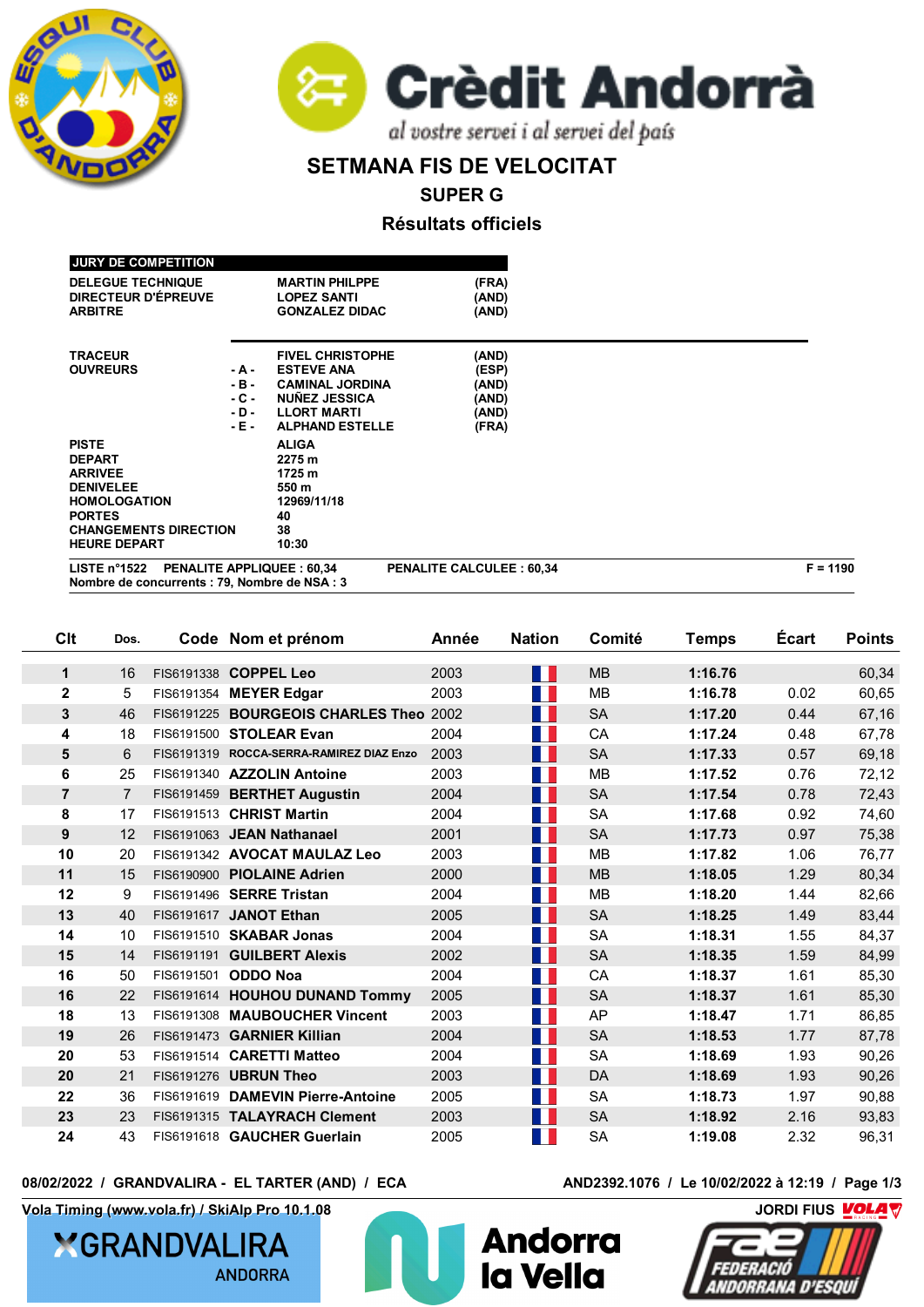## **SETMANA FIS DE VELOCITAT SUPER G Résultats officiels**

| Clt  | Dos.           | Code Nom et prénom                      | Année | <b>Nation</b>                      | Comité    | <b>Temps</b> | <b>Écart</b> | <b>Points</b> |
|------|----------------|-----------------------------------------|-------|------------------------------------|-----------|--------------|--------------|---------------|
| 24   | 24             | FIS6191431 GUILLEMAUD Maxime            | 2004  | <b>Mar</b>                         | <b>AP</b> | 1:19.08      | 2.32         | 96,31         |
| 26   | 39             | FIS6191611 GORRAND Leopold              | 2005  | a pr                               | <b>SA</b> | 1:19.09      | 2.33         | 96,46         |
| 27   | $\overline{4}$ | FIS6191328 ZAYSSER LACROIX Rouslan 2003 |       | H                                  | <b>SA</b> | 1:19.14      | 2.38         | 97,24         |
| 28   | 34             | FIS20505 CORNELLA GUITART Pere          | 2004  | $\mathbb{R}^n$                     |           | 1:19.30      | 2.54         | 99,72         |
| 28   | 33             | FIS6191292 COLLOT Jules                 | 2003  | $\blacksquare$                     | CA        | 1:19.30      | 2.54         | 99,72         |
| 30   | 11             | FIS6191125 LAVOISIER Damien             | 2002  | M.                                 | CA        | 1:19.35      | 2.59         | 100,49        |
| 31   | 30             | FIS6191352 IRAOLA Evann                 | 2003  | H                                  | <b>MB</b> | 1:19.36      | 2.60         | 100,65        |
| 32   | 32             | FIS6191515 VUKAJLOVIC-WESLEY Andino     | 2004  | <b>TER</b>                         | <b>SA</b> | 1:19.40      | 2.64         | 101,27        |
| 33   | 51             | FIS6191606 BERTINO Florian              | 2005  | H I                                | <b>SA</b> | 1:19.42      | 2.66         | 101,58        |
| 34   | 48             | FIS6191474 CASCI Noe                    | 2004  | a ka                               | <b>SA</b> | 1:19.43      | 2.67         | 101,73        |
| 35   | 47             | FIS6191615 WOODBRIDGE Charlie           | 2005  | $\blacksquare$                     | <b>SA</b> | 1:19.54      | 2.78         | 103,44        |
| 36   | 54             | FIS6191545 CHAIX Thomas                 | 2005  | M.                                 | AP        | 1:19.56      | 2.80         | 103,75        |
| 37   | 71             | FIS6191294 CADIOU Teilo                 | 2003  | H                                  | PE        | 1:19.62      | 2.86         | 104,68        |
| 38   | 45             | FIS20517 EBRI MOLINA Eric               | 2005  | $\mathbb{R}^n$                     |           | 1:19.64      | 2.88         | 104,99        |
| 39   | 28             | FIS6191313 COSTERG Axel                 | 2003  | $\blacksquare$                     | <b>SA</b> | 1:19.70      | 2.94         | 105,92        |
| 40   | 19             | FIS6191333 NORMAND Gaspard              | 2003  | a ka                               | <b>SA</b> | 1:19.74      | 2.98         | 106,54        |
| 41   | 27             | FIS6191126 CATIEAU Victorien            | 2002  | H                                  | CA        | 1:19.81      | 3.05         | 107,62        |
| 42   | 49             | FIS6191411 PINTADO Ziahn                | 2004  | <b>TER</b>                         | DA        | 1:19.82      | 3.06         | 107,78        |
| 43   | $\overline{2}$ | FIS6191316 HEUDE Jules                  | 2003  | H I                                | <b>SA</b> | 1:19.94      | 3.18         | 109,64        |
| 44   | 35             | FIS6191522 AUBIN Paul                   | 2004  | M.                                 | DA        | 1:20.00      | 3.24         | 110,57        |
| 45   | 52             | FIS6191609 SAMBUIS Arthur               | 2005  | $\blacksquare$                     | <b>SA</b> | 1:20.09      | 3.33         | 111,96        |
| 46   | 38             | FIS6191620 VARCIN Enzo                  | 2005  | a ka                               | <b>SA</b> | 1:20.19      | 3.43         | 113,51        |
| 47   | 79             | FIS6191581 ARNAUD Mathieu               | 2005  | $\blacksquare$                     | AP        | 1:20.22      | 3.46         | 113,98        |
| 48   | 55             | FIS6191461 BOIS Antoine                 | 2004  | M.                                 | <b>SA</b> | 1:20.29      | 3.53         | 115,07        |
| 49   | 78             | FIS6191433 MICHEL Gabin                 | 2004  | H I                                | <b>AP</b> | 1:20.38      | 3.62         | 116,46        |
| 50   | 58             | FIS6191516 DUPONT-ROC Simon             | 2004  | <b>TER</b>                         | <b>SA</b> | 1:20.49      | 3.73         | 118,17        |
| 51   | 42             | FIS20497 TORRES SANCHEZ Lluis           | 2003  | a <mark>se</mark>                  |           | 1:20.56      | 3.80         | 119,25        |
| 52   | 44             | FIS6191467 NOUAILLETAS Severin          | 2004  | a ka                               | <b>SA</b> | 1:21.08      | 4.32         | 127,31        |
| 53   | 72             | FIS6191551 CARLE Romain                 | 2005  | H                                  | PE        | 1:21.19      | 4.43         | 129,02        |
| 54   | 31             | FIS492448 GONZALVEZ Daniel              | 2003  | $\mathbf{R}_{\perp}$               |           | 1:21.22      | 4.46         | 129,48        |
| 55   | 57             | FIS20513 TORRES SANCHEZ Ferran          | 2005  | <b>B</b>                           |           | 1:21.33      | 4.57         | 131,19        |
| 56   | 69             | FIS6191554 ESCACH Tom                   | 2005  | a ka                               | PE        | 1:21.45      | 4.69         | 133,05        |
| 57   | 67             | FIS6191555 MALOT Leo-Paul               | 2005  | II.                                | PE        | 1:22.02      | 5.26         | 141,89        |
| 58   | 56             | FIS492544 VIVAS GARCIA Alejandro        | 2005  | $\mathbf{A}$                       |           | 1:22.10      | 5.34         | 143,13        |
| 59   | 65             | FIS6191410 HERVE Clement                | 2004  | <b>TI</b>                          | PO        | 1:22.30      | 5.54         | 146,23        |
| 60   | 60             | FIS492538 ROBRES PEIRETO Hugo           | 2005  | $\mathcal{R}_{\mathrm{max}}$       |           | 1:22.59      | 5.83         | 150,72        |
| 61   | 59             | FIS6191032 DESSANDIER Lucas             | 2001  | H.                                 | PE        | 1:22.65      | 5.89         | 151,65        |
| 62   | 62             | FIS20515 FUENTES CAPORALI Enzo          | 2005  | <b>B</b>                           |           | 1:22.82      | 6.06         | 154,29        |
| 63   | 74             | FIS492557 DOLIWA ANSORENA Eric          | 2005  | $\mathcal{R}^{\pm}$                |           | 1:23.51      | 6.75         | 164,98        |
| 64   | 66             | FIS6191458 VAN OOTEGHEM Esteban         | 2004  | <b>TER</b>                         | PE        | 1:23.54      | 6.78         | 165,45        |
| 65   | 73             | FIS20518 PRATS MARTINEZ Adria           | 2005  | <b>R</b>                           |           | 1:23.92      | 7.16         | 171,34        |
| 66   | 76             | FIS20516 PICCINO MUNITA Nicolas         | 2005  | <b>B</b>                           |           | 1:24.58      | 7.82         | 181,57        |
| 67   | 61             | FIS6191457 SALVAN Augustin              | 2004  | H.                                 | PE        | 1:25.14      | 8.38         | 190,25        |
| 68   | 63             | FIS6191450 BASUAU William               | 2004  | <b>The State</b>                   | PE        | 1:26.42      | 9.66         | 210,10        |
| 69   | 68             | FIS492541 GUTIERREZ PRIETO Pelayo       | 2005  | $\bullet$                          |           | 1:27.43      | 10.67        | 225,76        |
| 70   | 70             | FIS492567 ALBA PRASKA Juan              | 2005  | $\frac{1}{\mathcal{R}_\text{max}}$ |           | 1:28.88      | 12.12        | 248,23        |
| $71$ | 77             | FIS492568 DE LA CRUZ ORIA Santiago      | 2005  | $\mathcal{R}^{\pm}$                |           | 1:32.13      | 15.37        | 298,62        |
| 72   | 64             | FIS492392 GARCIA GONZALEZ Alvaro        | 2002  | $\mathcal{R}^{\pm}$                |           | 1:36.73      | 19.97        | 369,93        |

## Absents (2)

|       | FIS6191542 ARNAUD Mathis  | 2005 | ΟА |
|-------|---------------------------|------|----|
| $- -$ | FIS20512 PARSOIRE Leandre | 2004 |    |